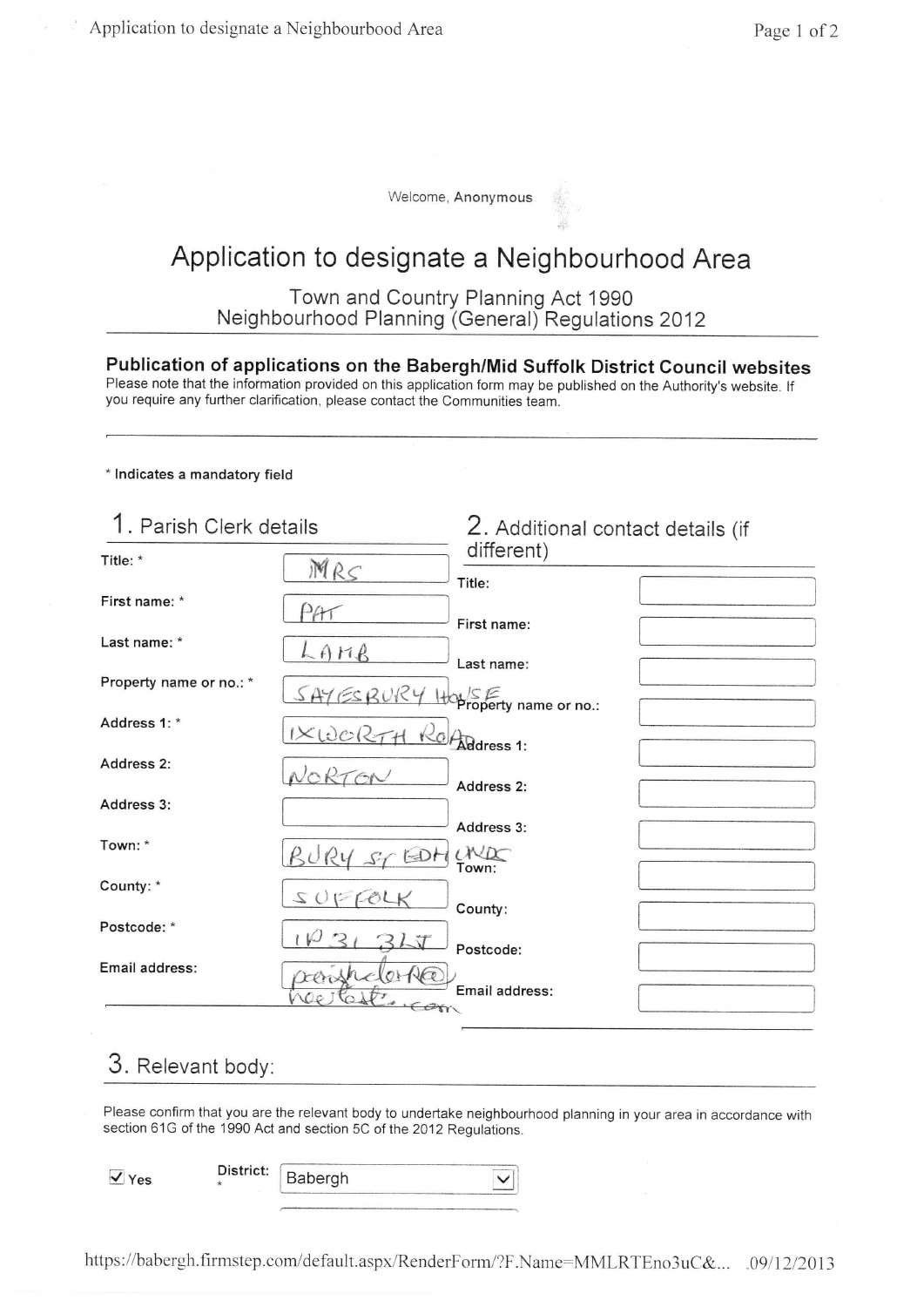|    | tion to designate a Neighbourbood Area                                                                                      |       |
|----|-----------------------------------------------------------------------------------------------------------------------------|-------|
|    | $\sqrt{10}$<br>Parish: *                                                                                                    | Page: |
|    |                                                                                                                             |       |
|    | . Name of the Neighbourhood Area:                                                                                           |       |
|    |                                                                                                                             |       |
|    | he <sup>gse</sup> give a name which your neighbourhood area will be formally known: *                                       |       |
|    |                                                                                                                             |       |
|    | 5. Extent of the area:                                                                                                      |       |
|    | Please indicate below and attach an OS plan showing the intended extent of the area: *                                      |       |
|    |                                                                                                                             |       |
|    | Part of the parish:                                                                                                         |       |
|    | Joint with neighbouring parish:                                                                                             |       |
|    | Please describe below why you considered the extent of the neighbourhood area is appropriate: *                             |       |
|    |                                                                                                                             |       |
|    |                                                                                                                             |       |
|    |                                                                                                                             |       |
|    |                                                                                                                             |       |
|    |                                                                                                                             |       |
| 6. |                                                                                                                             |       |
|    |                                                                                                                             |       |
|    |                                                                                                                             |       |
|    | Intention of Neighbourhood Area:                                                                                            |       |
|    |                                                                                                                             |       |
|    | Please indicate which of the following you intend to undertake within your neighbourhood area: *                            |       |
|    | ONeighbourhood Development Order                                                                                            |       |
|    | Community Right to Build Order                                                                                              |       |
|    |                                                                                                                             |       |
|    | 7. Additional joint parish details:                                                                                         |       |
|    |                                                                                                                             |       |
|    |                                                                                                                             |       |
|    | If you are applying with an adjoining parish or parishes please give the clerk's details for each parish:                   |       |
|    |                                                                                                                             |       |
|    |                                                                                                                             |       |
|    |                                                                                                                             |       |
|    | 8. Declaration:<br>I/we hereby apply to designate a neighbourhood area as described on this form and the accompanying plan. |       |

|  | eForms by AchieveForms |
|--|------------------------|
|--|------------------------|

 $\left($ 

Cancel

Submit

 $\tilde{\chi}_{\rm C}$  ,

 $\hat{ }$ 

Date (dd/mm/yy) \*

09 Dec 2013

 $\bar{\nu}$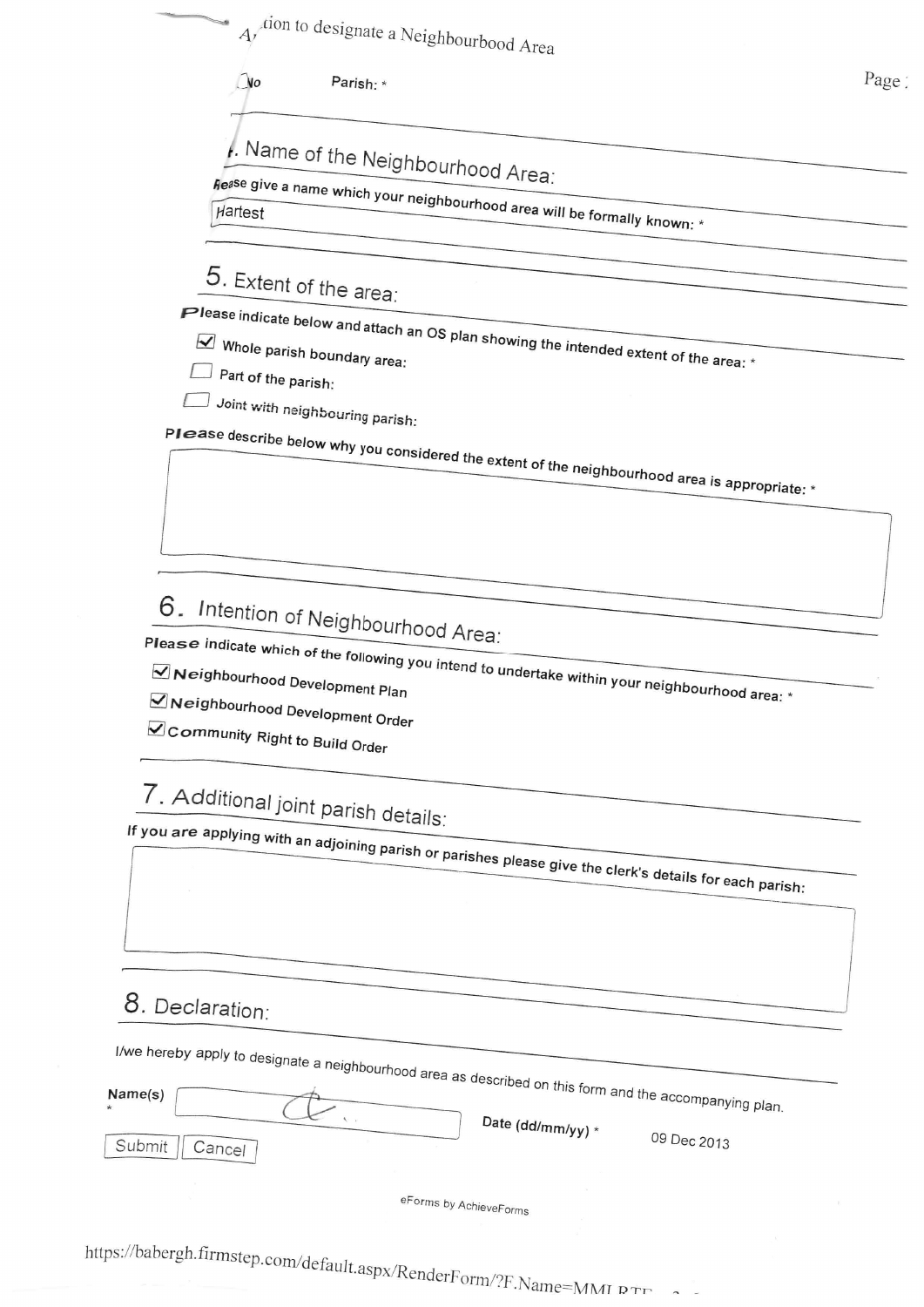#### **Town & Country Planning Act 1990 Neighbourhood Planning Regulations (General) Regulations 2012**

#### **Hartest Supporting Statement**

#### **Regulation 5 of the Neighbourhood Planning (General) Regulations 2012 requires a statement to explain why the proposed neighbourhood plan area is considered appropriate to be designated.**

The neighbourhood plan Area proposed by the Parish Council is appropriate for the following reasons:

The Hartest parish boundary has been proposed as the neighbourhood plan Area as it covers the whole parish of Hartest. In defining the whole Parish it makes the Neighbourhood Plan most understandable to local people. Furthermore, the parish boundary conforms exactly to the electoral base that will be consulted in order to achieve a referendum outcome. The village is well related to the parish boundary and is therefore an appropriate and logical existing boundary to use.

#### **Intention of the Hartest neighbourhood plan and further background**

The purpose of the plan is to provide an approved, legally recognised, planning document. This will describe how Hartest might develop as a sustainable, mixed, thriving community of residents and businesses over the next 30 years.

The Parish Council sees the creation of a Neighbourhood Plan as a positive planning exercise and an opportunity to prepare a visionary masterplan, which has at its core the real needs of the local community. The Parish Plan produced in 2006 identified a range of issues that were important to the community, and a Neighbourhood Plan provides the opportunity to encourage real progress in these areas.

Hartest Parish Council has delegated the development of the Plan to a working group consisting of Parish Councillors and residents. The Hartest Neighbourhood Plan Working Group has a wide range of local knowledge, skills and expertise in creating sustainable living environments. Any residents can attend formal meetings, while non-residents may be invited specifically to add expertise during the process. Details of meetings are available from the Hartest Parish Council neighbourhood plan [webpage](http://hartest.onesuffolk.net/our-village/neighbourhood-plan/)

The Hartest Neighbourhood Plan Working Group intends to use th[e Parish Plan](http://www.babergh.gov.uk/assets/Uploads-BDC/Economy/Strategic-Planning-Policy/Parish-Plans/Hartest2006.pdf) along with the questionnaire from 2013 as the foundation to the community engagement. The Group is continuing to consider further community engagement. The children of Hartest Primary School are being encouraged to undertake an Easter holiday project, and a Facebook page has been launched to gather more views. The Group is proposing an event in conjunction with the village farmer's market and looking at ways of involving the older members of the parish.